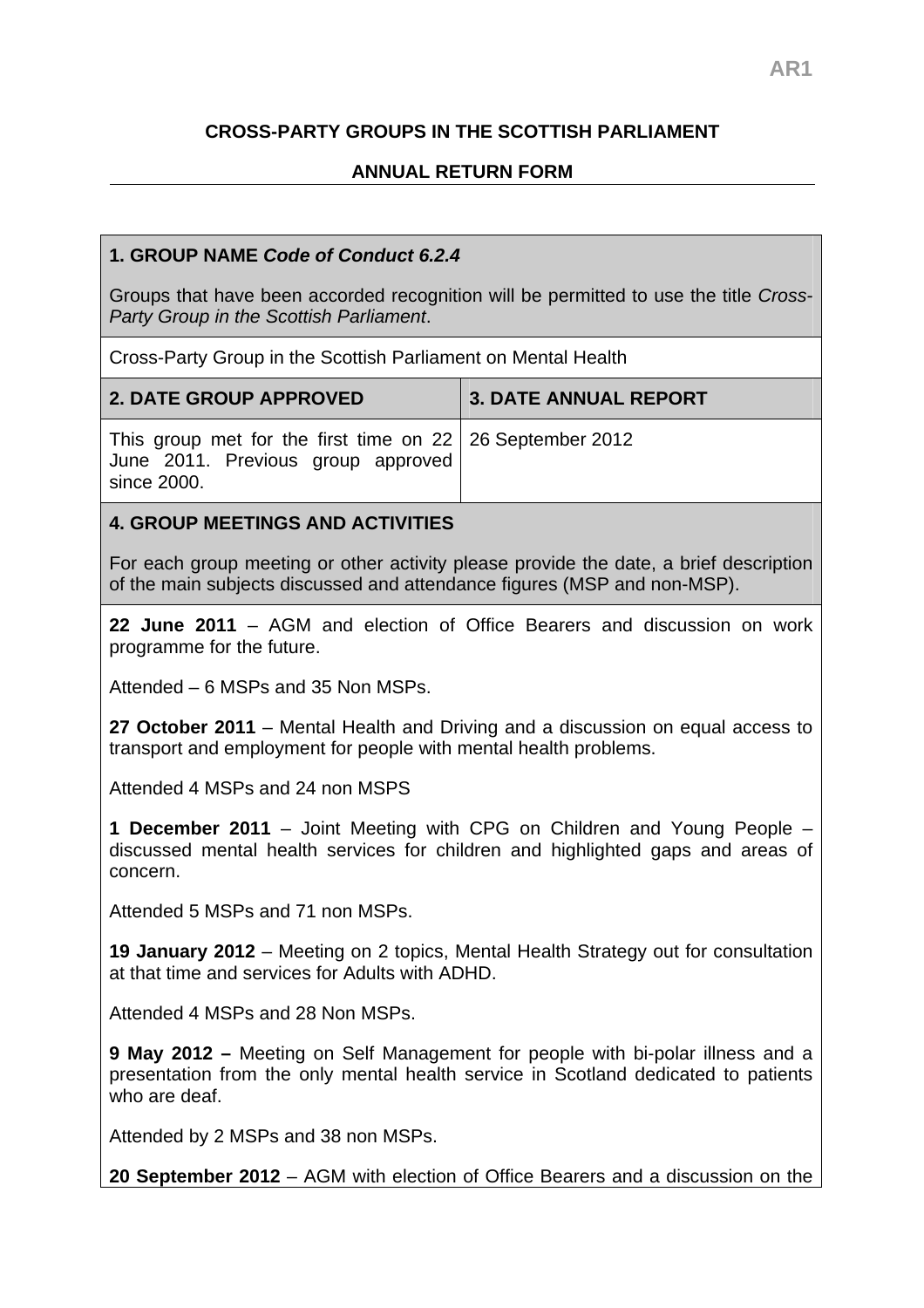Mental Health (Care and Treatment) (Scotland) Act 2003 (presentations from the Mental Welfare Commission, Voices of Experience, Scottish Independent Advocacy Alliance and Andrew Muir who is an observer on the group.

#### **5. GROUP MEMBERS** *Code of Conduct 6.4, Rules 2, 3, 5, 6 & 8*

When listing members, who are MSPs, only the MSPs name need be given. For members from outwith the Parliament, the name of the member and any employer they represent must be given.

| <b>MSPs</b>                | <b>Non-MSPs Individuals</b>                                                 |
|----------------------------|-----------------------------------------------------------------------------|
| Malcolm Chisholm MSP       | There is a massive list of individual observers, it changes from meeting to |
| John Wilson MSP            | meeting. There are around 70 people on                                      |
| <b>Richard Simpson MSP</b> | the mailing list.                                                           |
|                            | <b>Organisations</b>                                                        |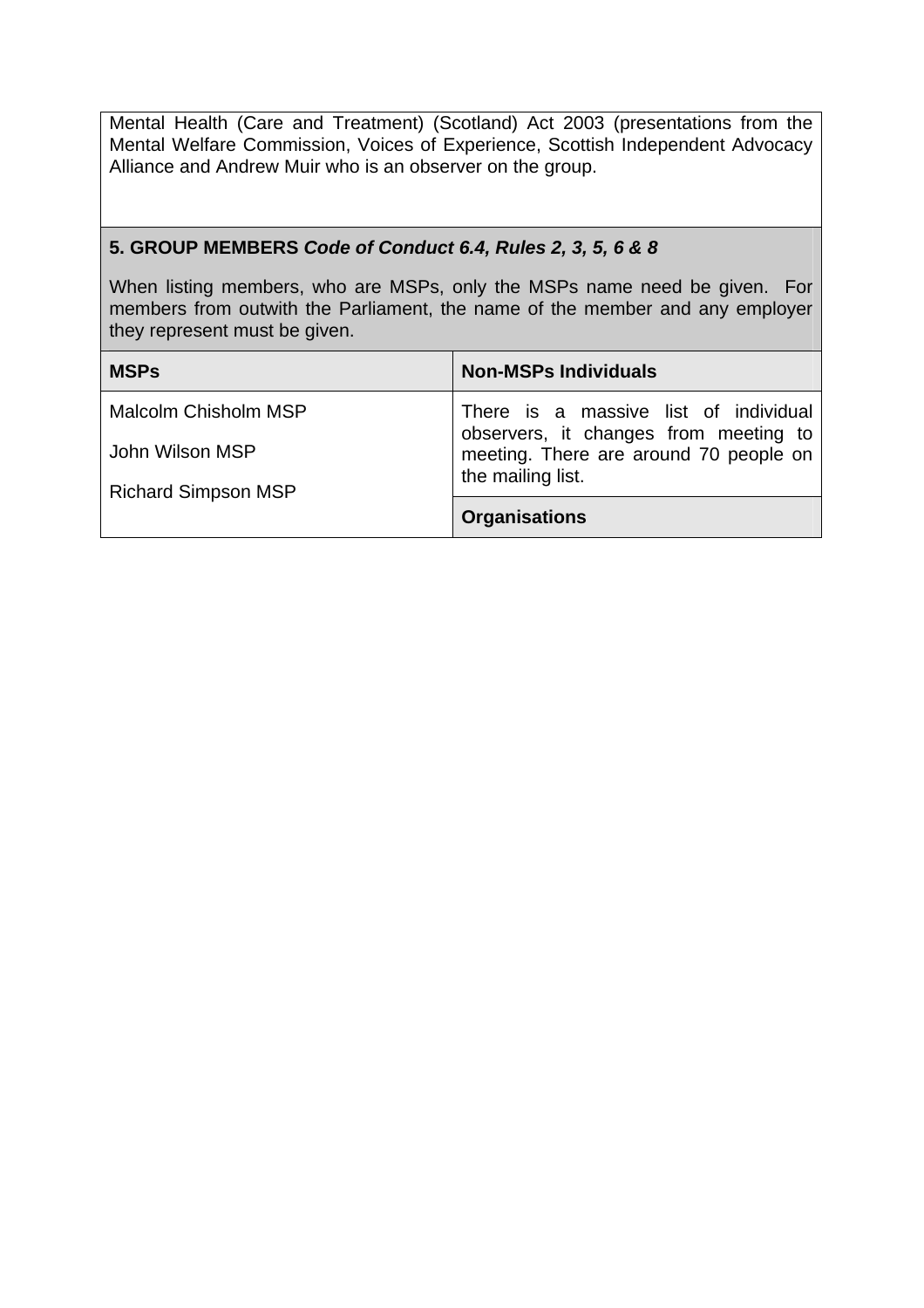| Fiona McLeod MSP          | <b>MEMBER ORGANISATIONS</b>                                                                                                                                                                                                                                                                                                                                                                                                                                                                                                                                                                                                                                                                                                                                                                                                                                                                                                                                                        |
|---------------------------|------------------------------------------------------------------------------------------------------------------------------------------------------------------------------------------------------------------------------------------------------------------------------------------------------------------------------------------------------------------------------------------------------------------------------------------------------------------------------------------------------------------------------------------------------------------------------------------------------------------------------------------------------------------------------------------------------------------------------------------------------------------------------------------------------------------------------------------------------------------------------------------------------------------------------------------------------------------------------------|
| Marco Biago MSP           | <b>ABPI</b><br><b>Addressing the Balance</b>                                                                                                                                                                                                                                                                                                                                                                                                                                                                                                                                                                                                                                                                                                                                                                                                                                                                                                                                       |
| Margaret Burgess MSP      | <b>Action on Depression Scotland</b><br>Action in Mind                                                                                                                                                                                                                                                                                                                                                                                                                                                                                                                                                                                                                                                                                                                                                                                                                                                                                                                             |
| Mary Fee MSP              | <b>Association of Directors of Social Work</b><br>Association<br>Community<br>0f<br>health                                                                                                                                                                                                                                                                                                                                                                                                                                                                                                                                                                                                                                                                                                                                                                                                                                                                                         |
| <b>Alison McInnes MSP</b> | partnerships<br>British Association of Counselling and                                                                                                                                                                                                                                                                                                                                                                                                                                                                                                                                                                                                                                                                                                                                                                                                                                                                                                                             |
| Mary Scanlon MSP          | Psychotherapy<br><b>Bipolar Scotland</b><br><b>Big Lottery Fund</b><br><b>British Psychological Society</b><br>Children 1 <sup>st</sup><br>Counselling and Psychotherapy Scotland<br><b>GMC Scotland</b><br>Ingeus<br><b>Health in Mind</b><br><b>LGBT Youth Scotland</b><br><b>Mental Health Foundation Scotland</b><br><b>Mental Health Nursing Forum</b><br><b>Mental Welfare Commission</b><br>Mindroom<br>Penumbra<br><b>Princess Carers Trust</b><br>See Me<br><b>RNID</b><br><b>SAMH</b><br><b>Scottish Council on Deafness</b><br><b>Scottish Institute for Human Relations</b><br><b>Turning Point Scotland</b><br>Support in Mind Scotland<br>Scottish Independent Advocacy Alliance<br><b>RCPsych in Scotland</b><br>Royal College of Nursing<br>Royal College of Speech and Language<br><b>Therapists</b><br>The Care Commission<br>The Chartered Society of Physiotherapists<br><b>The Samaritans Scotland</b><br>The Salvation Army Scotland<br>Voices of Experience |
|                           |                                                                                                                                                                                                                                                                                                                                                                                                                                                                                                                                                                                                                                                                                                                                                                                                                                                                                                                                                                                    |

# **6. GROUP OFFICERS** *Code of Conduct 6.4, Rule 4*

Please amend titles as necessary e.g. to indicate joint office holders, or preferred titles.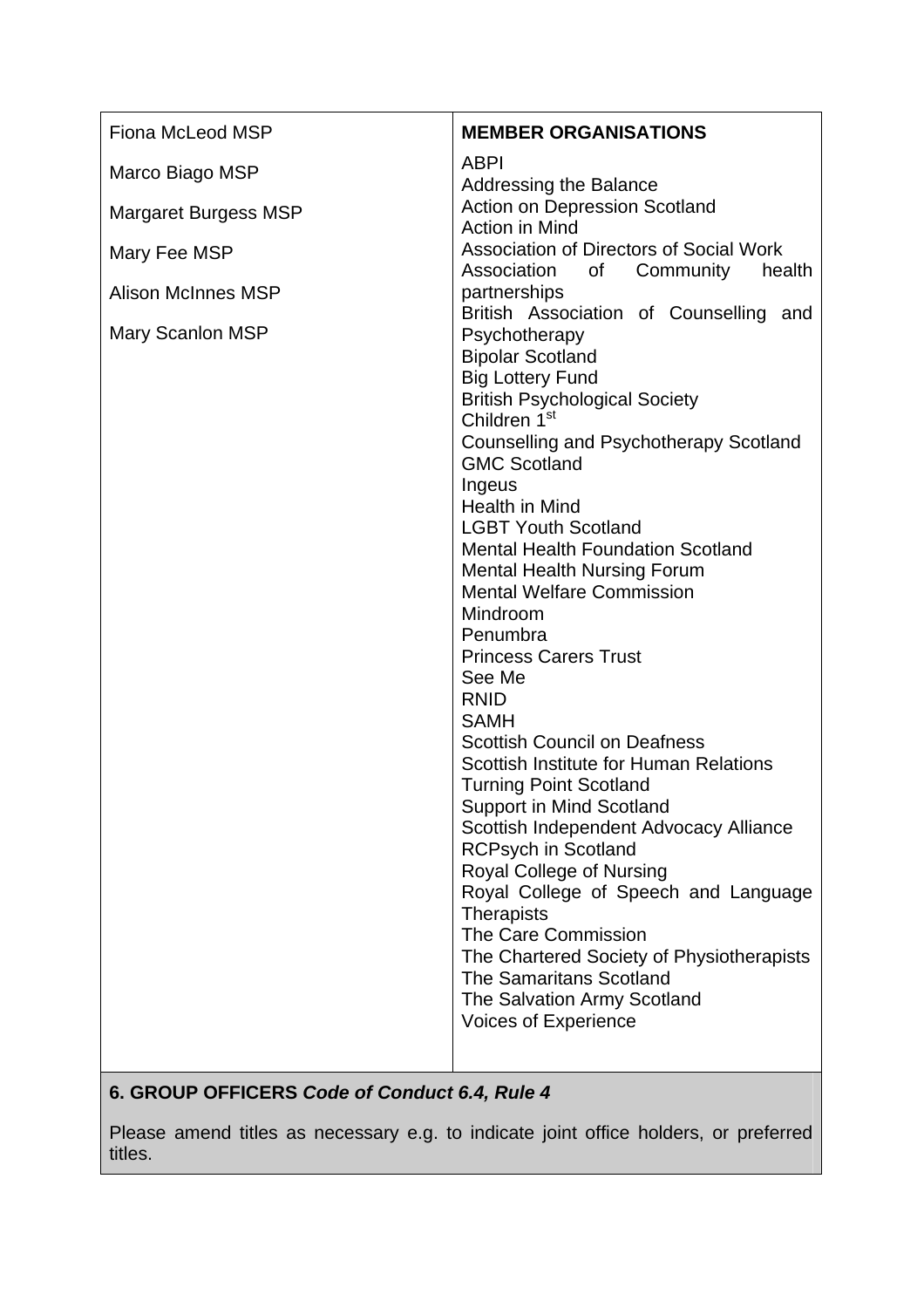| <b>Convener</b>      | <b>Malcolm Chisholm</b>            |
|----------------------|------------------------------------|
| <b>Vice-Convener</b> | John Wilson and Mary Scanlon       |
| <b>Secretary</b>     | RCPsych in Scotland (James Hendry) |
| <b>Treasurer</b>     | <b>None</b>                        |

## **7. FINANCIAL OR OTHER BENEFITS RECEIVED** *Code of Conduct 6.3.1 & 6.3.6, 6.4 Rule 10*

The group must register any financial or other material benefit received by the group from whatever source, where the value of the financial sum or benefit from any single source exceeds £500 in any one calendar year. This includes donations, sponsorship, subscriptions, hospitality, gifts, visits, provision of services or accommodation or staff assistance. The value of use of Parliamentary facilities need not be registered.

The details requiring to be registered include a brief description of the benefit, the approximate monetary value, the date on which it was received and the source from which it came. Where a consultancy organisation provides benefits, the client on whose behalf these are provided should be named.

| <b>Date</b> | <b>Amount</b> | <b>Description</b> |
|-------------|---------------|--------------------|
|             |               | None               |

## **8. GROUP SUBSCRIPTION** *Code of Conduct 6.4, Rule 9*

Where a group charges or proposes to charge a subscription, this must be reasonable and the same for all members. The amount of the subscription should be registered and the purposes for which it is intended to use the subscription.

| Amount per group member per year | <b>None</b> |
|----------------------------------|-------------|
| Date subscription applied        | n/a         |

## **9. GROUP STAFF AS PARLIAMENTARY PASS HOLDERS**

If a group makes use of staff issued with a Parliamentary pass, any paid activity undertaken by those staff where the employer benefits from the pass holder's access to the Parliament must be registered. There is no need to state the amount of remuneration. The requirement relates both to staff employed directly by the group and to staff employed by an outside organisation to provide assistance to the group.

| <b>Staff name</b>                            |  |
|----------------------------------------------|--|
| Title of post                                |  |
| Name and address of employer<br>organisation |  |